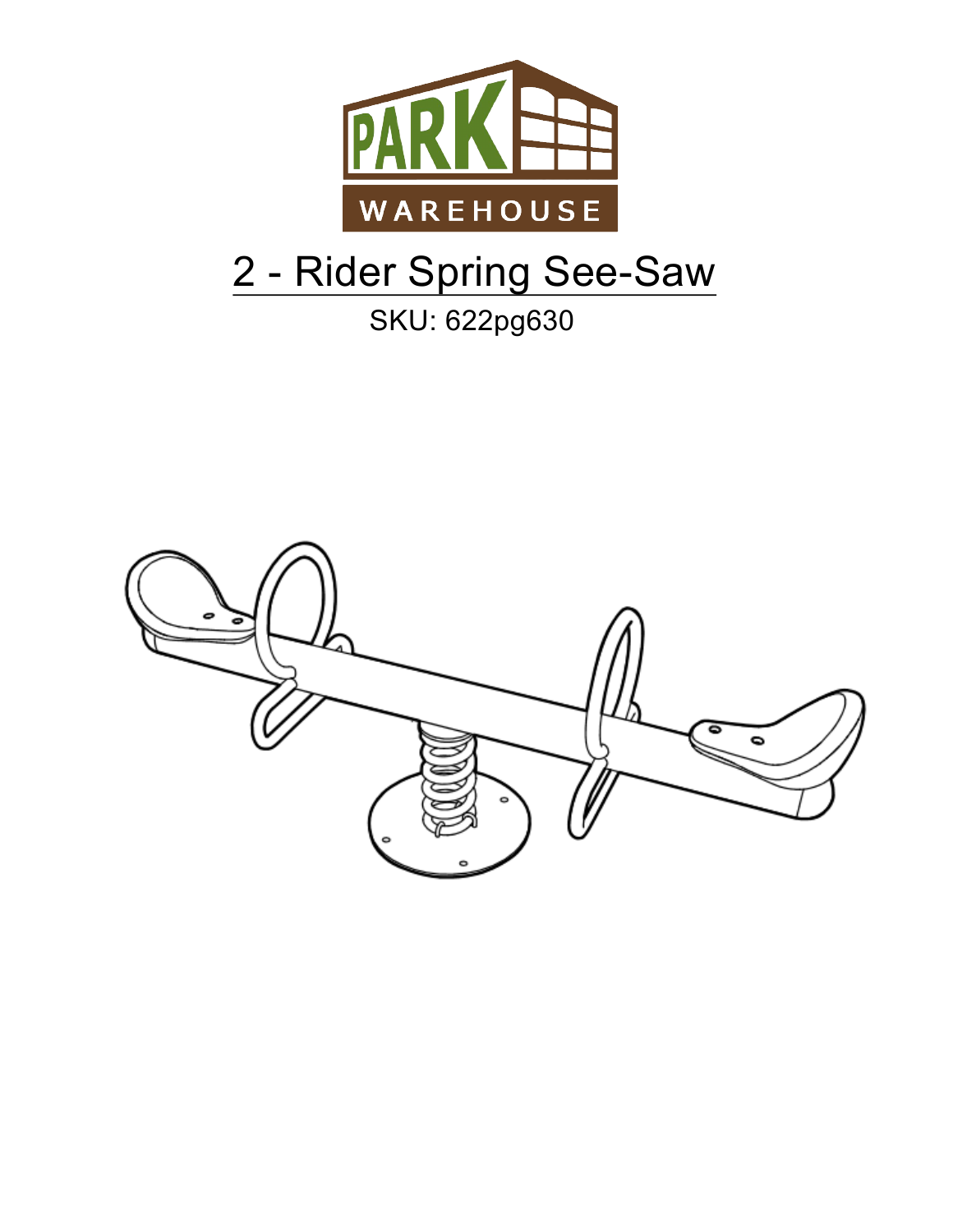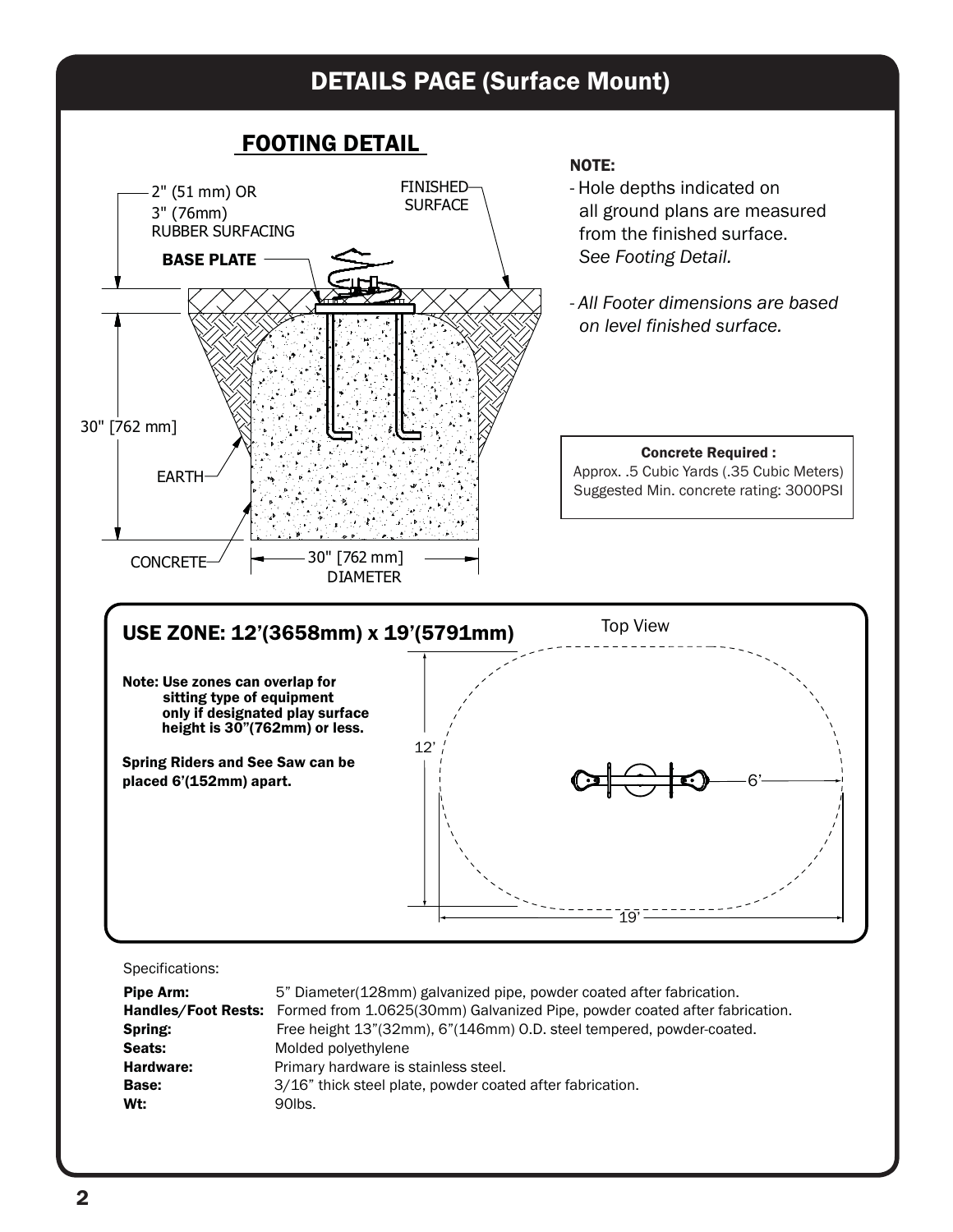## INSTRUCTIONS (Surface Mount)

| <b>Parts List</b> |                            |                 |                    |  |  |
|-------------------|----------------------------|-----------------|--------------------|--|--|
| <b>Letter</b>     | <b>Description</b>         | <b>Quantity</b> | <b>Part Number</b> |  |  |
|                   | <b>Hardware Complete</b>   |                 | 33-12-0064         |  |  |
| A                 | $1/2$ "x10-1/2"Anchor Bolt |                 | 33-11-0703         |  |  |
| B                 | 1/2" Flat Washer           | 4               | 33-02-0003         |  |  |
| C                 | $1/2$ " Hex Nut            | 4               | 33-01-0004         |  |  |



#### NOTE: Thickness of plywood will simulate thickness of Base Plate until concrete has cured.

Instructions:

- 3. From center of plywood, mark (4)holes from Base Plate onto plywood and drill 1/2" thru holes.
- 4. Insert (4)1/2" Anchor Bolts(A) into holes in plywood and secure with (4)Flat Washers(B) and (4)Hex Nuts(C).

Tighten Hex Nuts(C) onto Anchor Bolts until thread extends 1/8" beyond nut . *(See Figure 1)*.

- 5. Pour concrete footing and lay template on surface in a level position while forcing anchor bolts into concrete. Allow 72 hours of curing time befor removing template.
- 6. After concrete has cured, loosen and remove Hex Nuts (C) and Flat Washers(B). Remove Plywood Template.
- 7. Align holes in Base Plate of Spring Rider with Anchor Bolts(A) in concrete.
- 8. Secure Spring Rider to concrete footer with (4) Flat Washers and (4) Hex Nuts.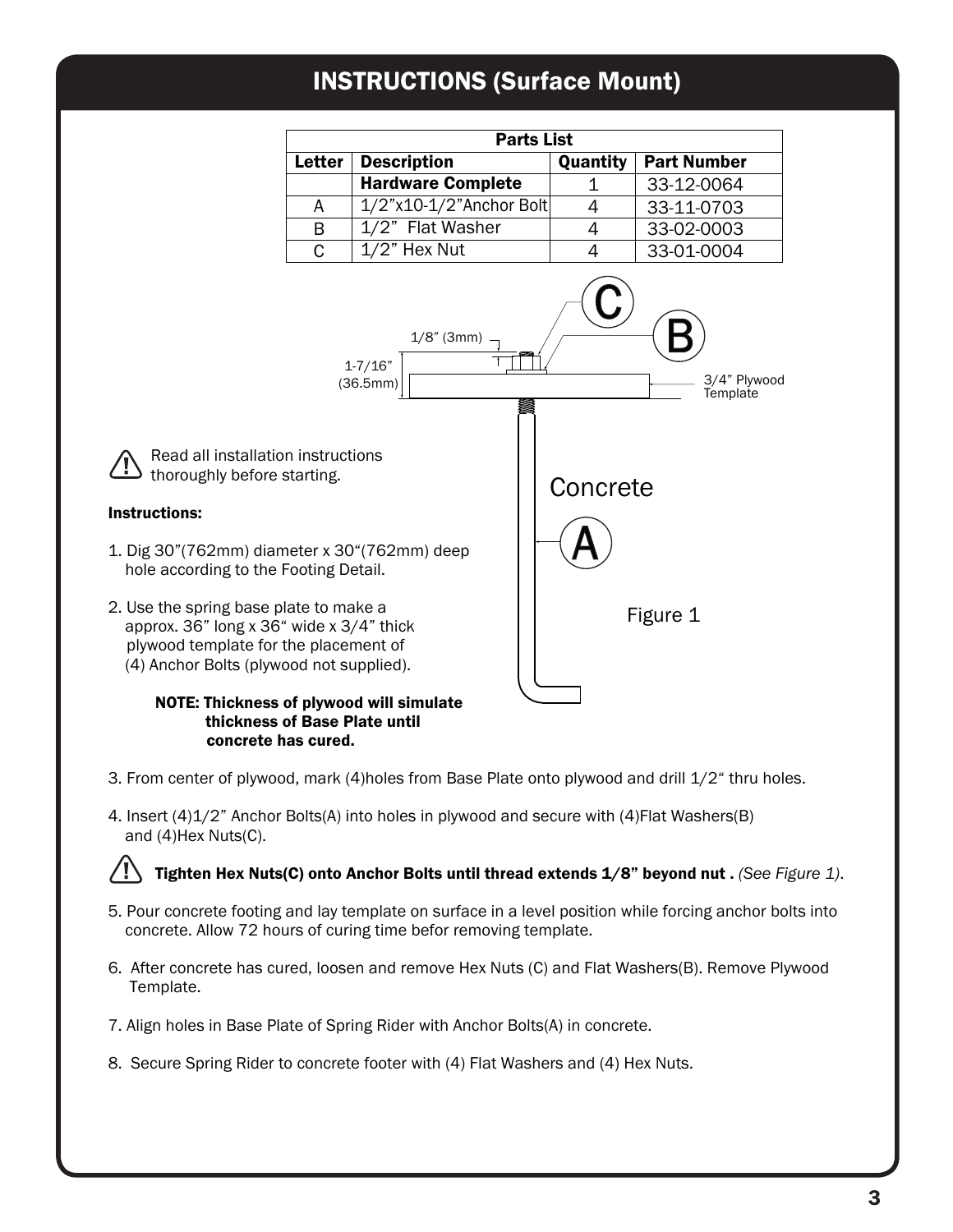